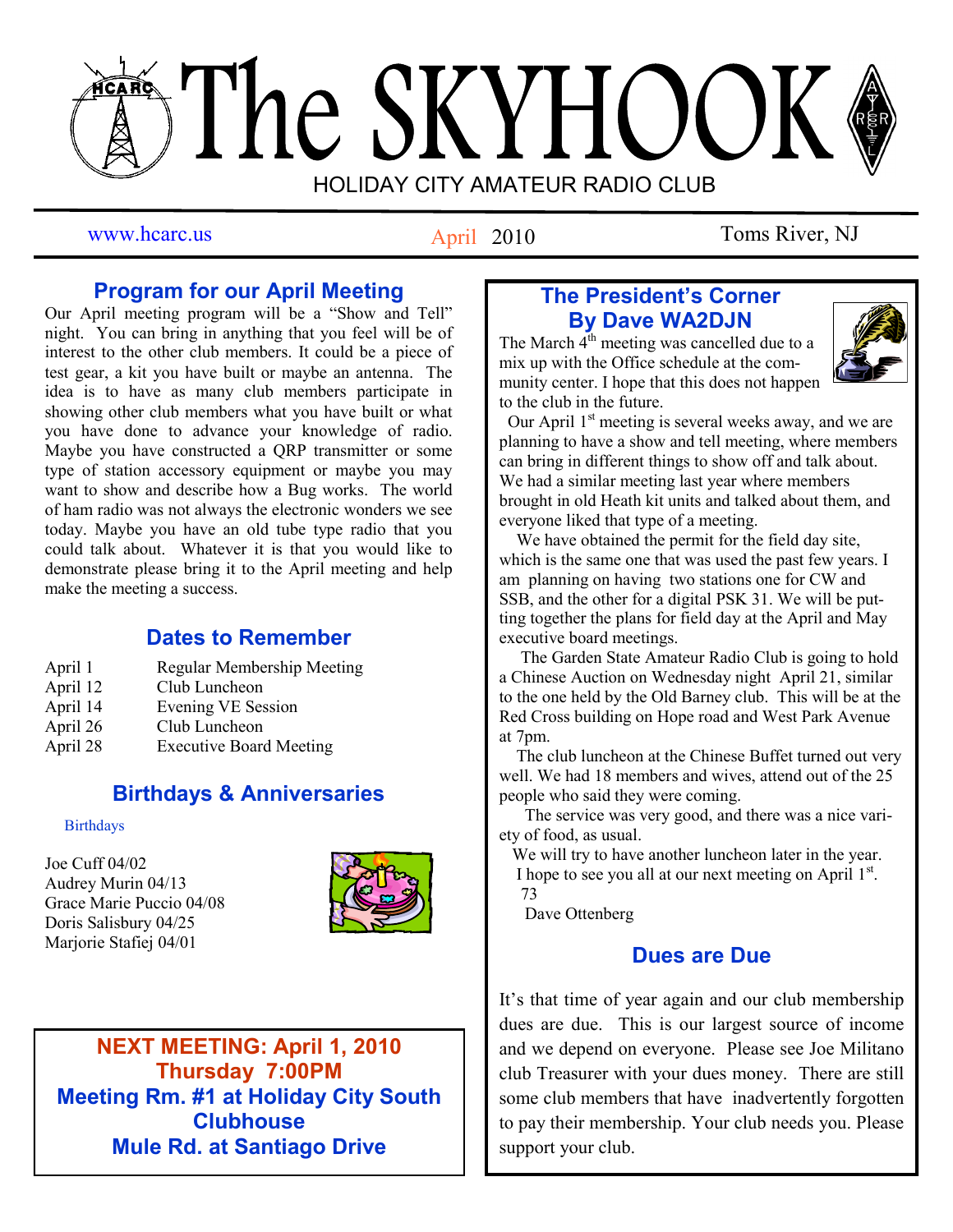## **So you want a UK Radio license By Don Pye**

In order to obtain a UK Radio Operator"s License you need to find a college which offers the City and Guilds Certification. The easiest way is to attend an appropriate educational establishment and take a three term (a full scholastic year) course. The course commences in September.

The Technical College I went to was just 200 yards away from my home and the course was two nights a week. The first night was for the technical aspects Rules and Regulations, Laws and Math all those wonderful formulas which I now cannot remember, but I know which book to find them in. The second night was more practical. Antennas, earthing, sorry grounding, propagation and radio operating techniques – much more interesting. We even got an opportunity to go on the air.

The Examination was the following May a two paper two hour multiple-choice exam which I found difficult.

Then came a six-week wait for the results. The worry and doubts were worthwhile. I passed both parts with Credit. Included with the 8 x 11 certificate was a slip of paper to be sent off to OFCOM the Government Department, who issues call signs.

Another wait! Then the arrival of G1UCT. That night I contacted all my classmates and our two instructors to share the good news and got on air for the first time.

Don Pye G1UCT

Dpye408681@aol.com

# **HCARC Official Badge Ordering**

The club"s official badge maker is the Capital Engraving Co. in Longview, WA. To order a badge, simply call Capital at 1-800-628-4985 after 1PM M-F. All that is required is to give your call and first name and your mail address. Use your credit card to pay. Cost is \$12.50 plus \$2 S&H. Al Ross WA7UQE will take care of you and create an official logo and club name on your personal badge.



## *Our VE Crew*

Murray KD2IN, Bill AC2F, John K2JWH, Ed W1EAP, Larry K2QDY, Jamie W2QO, John KQ4WR, Stan KB2PD Steve N2WLH, Kevin W2FA, Ed WA2NDA.

## **CLUB COMMITTEES**

*Refreshments:* John K2WJH, Carl W2PTZ *www.hcarc.us Webmaster*: Steve N2WLH, Kevin W2FA *Publicity:* Ed W1EAP *Programs*: Vacant *Sunshine*: Ed W1EAP *Event Food Committee*: Vacant *Field Day*: Larry K2QDY *VE Sessions*: Bill AC2F, Larry K2QDY plus the 'crew' *Skyhook*: Larry K2QDY *Funds Raising*: Vacant *Membership*: Bill AC2F

#### HOLIDAY CITY AMATEUR RADIO CLUB Toms River, New Jersey

Web Site www.hcarc.us<br>Dave Ottenberg President Dave Ottenberg W2DJN 732 505-5953

| Vice President         | Kevin Wagner        | W2FA  | 732 279-0532        |
|------------------------|---------------------|-------|---------------------|
| Secretary              | Norm Smith          | W2PXE | 732 920-5423        |
| Treasurer              | Joe Militano        |       | KC2OLA 732 657-7092 |
| <b>Executive Board</b> | Don Smith           | W2III | 732 505-4821        |
| <b>Executive Board</b> | Larry Puccio        |       | K2ODY 732 349-2950  |
| <b>Executive Board</b> | <b>Bill Haldane</b> | AC2F  | 732 240-7064        |
| <b>Executive Board</b> | Carl Lee            | W2PTZ | 732 237-2421        |
| W2HC Trustee           | Don Smith           | W2III | 732 505-4821        |

Membership is open to all interested persons. Ham license is not required. Dues are \$20.00 per year, payable Jan. 1st . Members joining during the year will have the dues prorated. Family membership \$10.00 additional.

------------------------------------------- Meetings are held on the first Thursday of every month, at 7:00 pm. Location: Meeting Room #1 in the Holiday City South Clubhouse. Directions: Go to Mule Rd. and to the corner of Santiago Drive. Turn into Santiago Dr., then into the parking lot in front of the pool. Enter bldg. on right.

The SKYHOOK is published monthly. Editor and Publisher: Larry Puccio K2QDY phone: 732 349-2950 E-mail lpuccio1@comcast.net<br>Send all newsletter items to: Larry Puccio 22 Sabinas Street Larry Puccio 22 Sabinas Street Toms River, NJ 08757-6445

------------------------------------------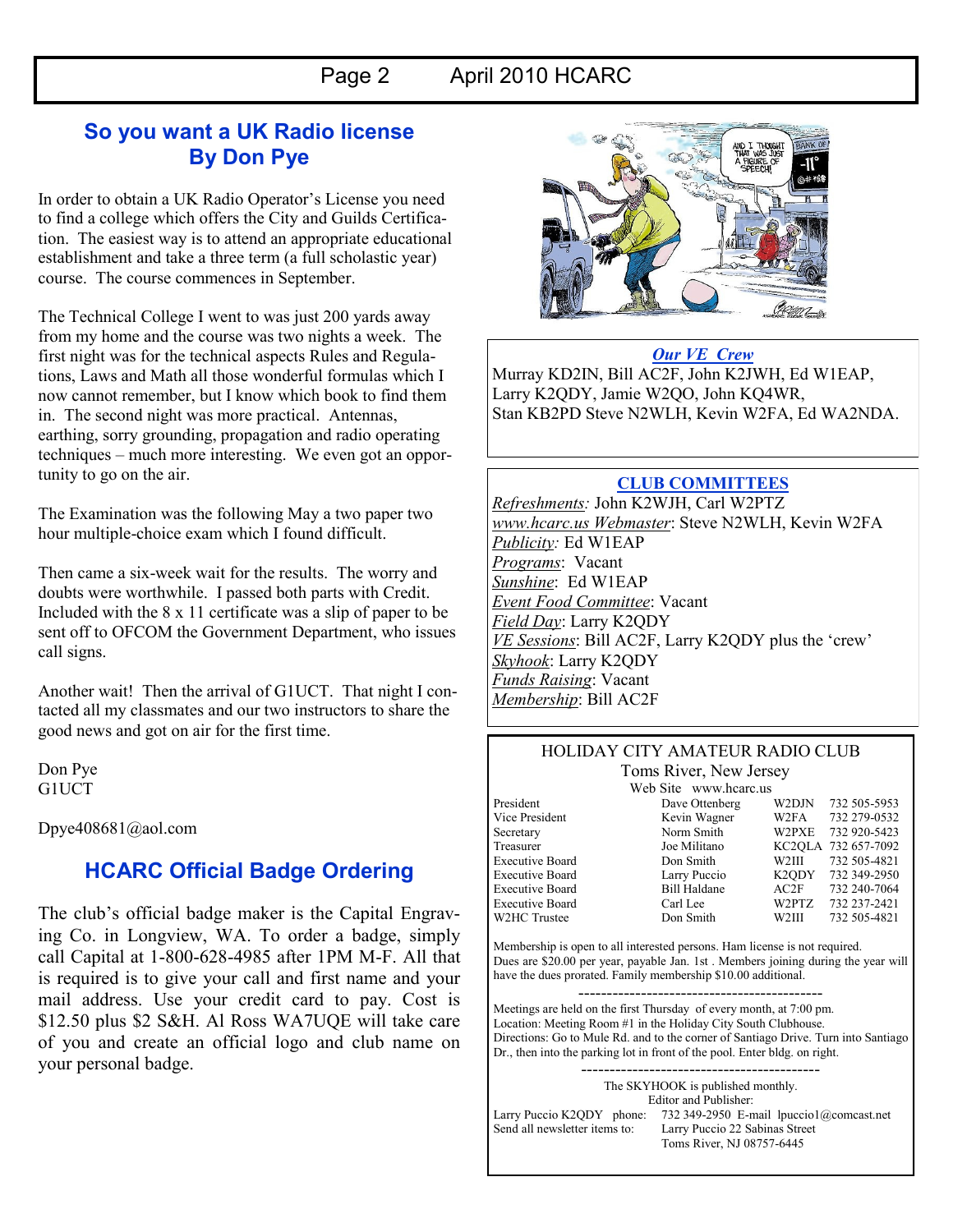# Page 3 April 2010 HCARC

## **Become an "Elmer" The results are very rewarding By Steve Jackson, N2WLH**

After having dinner at a local restraint with a couple "Ham" friends the topic of homebrew projects came up. We weren't talking about building an entire homebrew station but something more in the line of station accessories; something that could easily be constructed in one or two evenings at an enjoyable pace. The need to build something was there and a couple small projects came to mind between us.

Now this isn't my usual story of project building, this is a story of one local club member that got involved in the hobby of amateur radio a few years ago. I first saw him at another clubs membership meeting as he stood awaiting the clubs approval for his membership. After chatting with him I realized that he lived down the street from me and we immediately became friends. Now this new "Ham" was excited about his new hobby as most all of us are and he was very eager to learn more about the hobby. After advancing through the current licensing class system he obtained his Amateur Extra class license in a relatively short amount of time.

Like allot of new "Hams", he was setting there with a bright new shinny "Extra" class license, he had nice new rigs and knew how to turn all the knobs to make contacts. But looking at him I could tell something was missing. He had gotten here in afterburner and then flamed out so to speak. What was next?

Each time he needed something soldered or repaired I received a phone call asking if I could help which I did happily. After all he had become a very good friend and he also considered me his "Elmer". Hum, me an "Elmer", this wasn"t something I had even thought of. Anyway back to the story. I had the tools and the space so over he would come with his "project" in hand. These were simple repairs or projects so they usually only took a few minutes to take care of but more than that it was the setting and talking about RADIO that I really enjoyed. One day I stopped over at his place to see what he was up to and found him trying to solder some wires to an 8 pin connector. Apparently he had been working on this for some time by the look of the melted and deformed plastic holding the pins. I stood there remembering back at my first attempts at soldering multi pin connectors and frightening flashbacks flood my mind. He had no way to hold the connector, the solder and soldering iron so he had the connector propped up against a pair of pliers to keep it from rolling off the desk. The soldering iron he was using was like using a heated nail to solder with and his technique... Well let's just say he needed some instructional help.

My friend has come a long way in a short time and is now building his own home projects and I must say his soldering techniques have improved immensely. To date he has built an optical interface to key his amplifier and a soundcard interface to make digital contacts just to name a few. He didn"t need motivation. He had this all along. All he needed was some guidance as allot of new hams do. By the way his last project was an Elecraft K3 transceiver.

While setting at my computer this morning trying to think of an article for the clubs Website and newsletter, my dinner with two fellow "Hams" and homebrew projects came to mind once again. I began searching the Internet and I came across some interesting projects that included the use of SMT (Surface Mount Technology) and interesting ways to install these very small parts on the printed circuit board that I thought I would pass along to you.

If you know a new "Ham" and you see he or she is needing some help jump in and guide them along there way, It's very rewarding and who knows, they may turn out to be a very good friend along the way.

Here are some interesting ideas on homebrew SMT soldering.

#### Home reflow method video

[http://www.instructables.com/id/Home-reflow-SMD](http://www.instructables.com/id/Home-reflow-SMD-soldering/)[soldering/](http://www.instructables.com/id/Home-reflow-SMD-soldering/)

Electric skillet method <http://wb9ipa.qrpradio.com/smt/smt.htm>

"Have you seen my new soldering iron?" [http://www.seattlerobotics.org/encoder/200006/](http://www.seattlerobotics.org/encoder/200006/oven_art.htm) [oven\\_art.htm](http://www.seattlerobotics.org/encoder/200006/oven_art.htm)

How to make a surface mount soldering iron [http://www.engadget.com/2006/03/07/how-to](http://www.engadget.com/2006/03/07/how-to-make-a-surface-mount-soldering-iron/)[make-a-surface-mount-soldering-iron/](http://www.engadget.com/2006/03/07/how-to-make-a-surface-mount-soldering-iron/)

## **How's DX By Russ Young, WA2VQV**

**WA2VQV, Russ Worked: On 30 Meters CW:** KP4MS Puerto Rico, V31RI Belize.

**On 30 Meters PSK31:** DF6TC Germany, EB3JT Spain, IZ2OBS Italy, ON6AB Belgium.

**On 20 Meters CW:** 5N50K Nigeria, 6Y1LZ Jamaica, C6AWS Bahamas, LA5ZO Norway, PJ4/W1MD Bonaire, YT40E Serbia.

**On 20 Meters SSB:** 6W2SC Senegal, 7X2VFK Algeria, E77DX Bosnia, OT4A Belgium, OZ2SPACE Denmark, RA3QPY European Russia, SV8/DL8MCA EU-072 Greece, TI8M, TI5/AJ3G Costa Rica,

TM7AAW, TP60CE France, UP2L Kazakhstan, UW7LL Ukraine, YU1DW Serbia, ZD8RY Ascension Island.